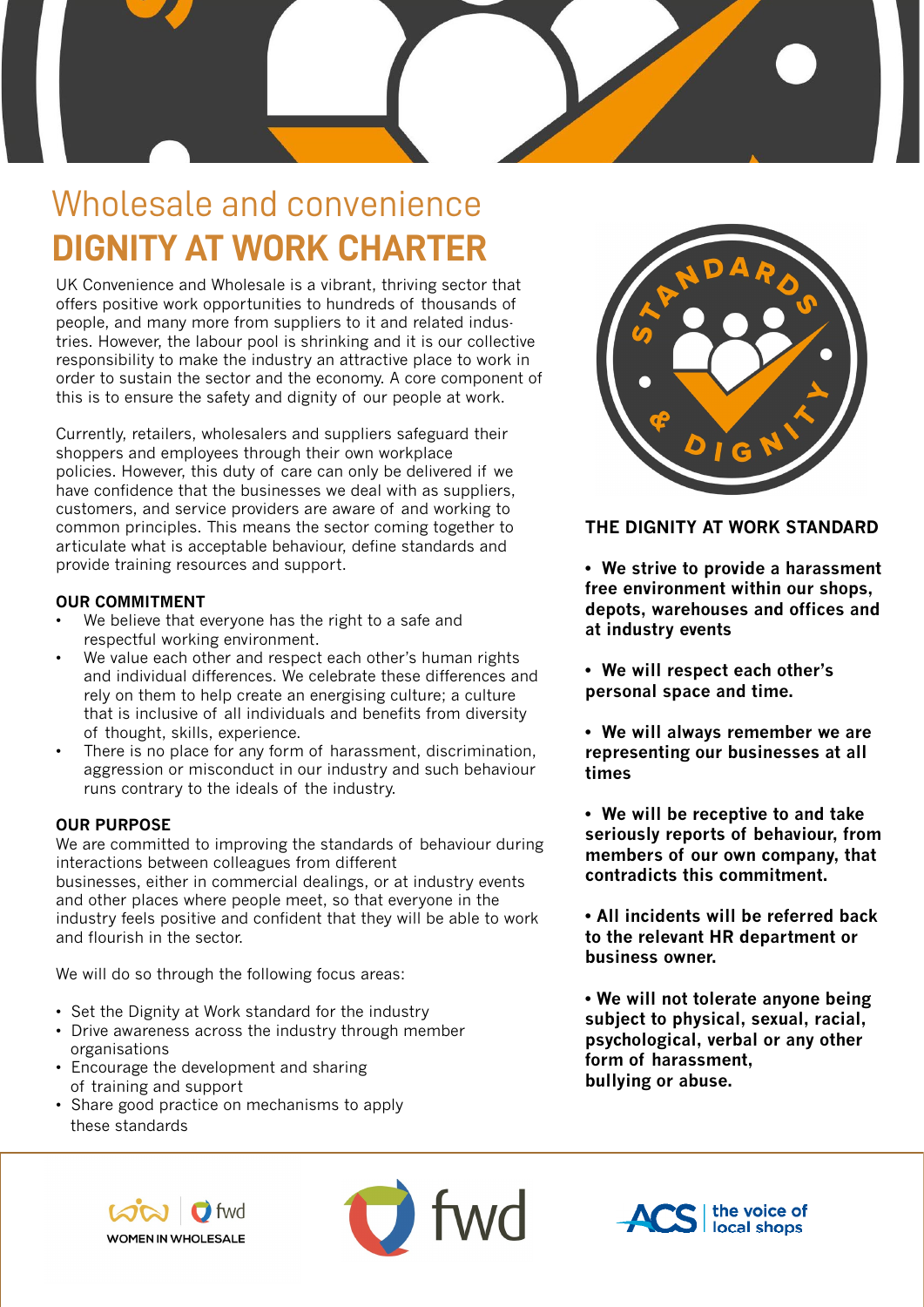

### Wholesale and convenience **DIGNITY AT WORK CHARTER**

If you are an event organiser, please adopt the process below for ensuring compliance with the values in the Charter at any events that you run.

### **Events process for organisers:**

If you're running events (including face to face and online meetings, tours, social and business events) in wholesale, convenience and related sectors, please make sure that all attendees know about the Charter and know how they can raise issues related to standards of behaviour:

In pre-event communications include the Charter logo with a link to the Charter itself and the other supporting resources for it.

Make clear to attendees who they should raise any issues with. Ideally this should be a senior person with responsibility for the event. It needs to be clear how that person can be contacted in advance of, during andafter the event.

Think beforehand about how you might handle issues related to the Charter that could arise during the event and respond to issues. As a broad framework for good practice:

> a) support complainants by making sure they are not forced to stay in close contact with individuals who are behaving inappropriately, and b) as soon as possible engage with complainants to commence action under the "dealing with complaints" guidance.

Include in your feedback forms an opportunity for participants to raise specific issues or to comment on the safety andstandards of behaviour at the event. Suggested standard questions are:

- "Were there any incidents or examples of behaviour contrary to the Dignity at Work Charter (link) that you would like to report or raise
- Did you feel the event was safe andsupportive of everyone attending, and that behaviour at the event was consistent with the standards in the Dignity at Work Charter (link)?" (Maybe a four point scale: very safe, safe, acceptable, unsafe)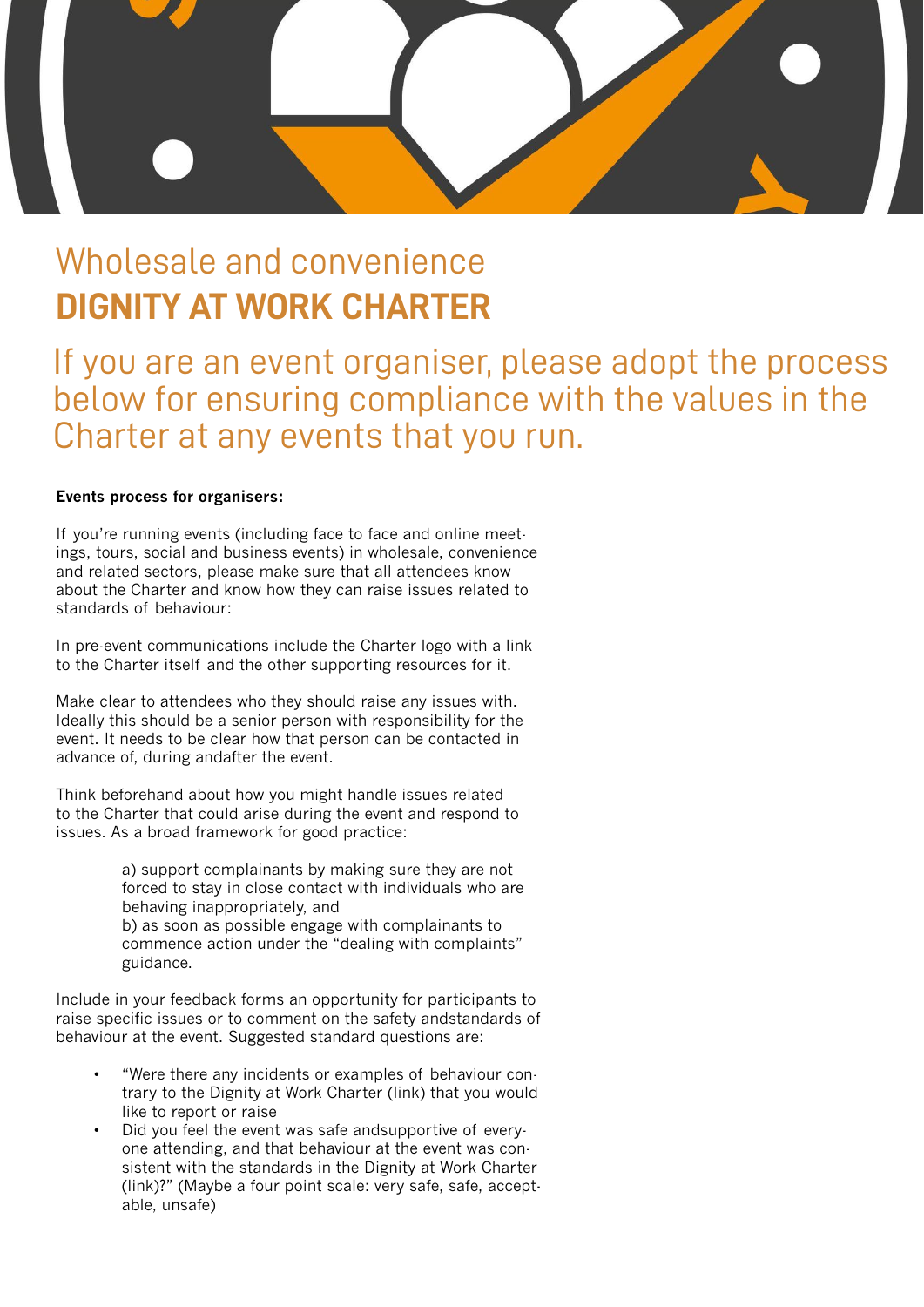

#### **Complaints procedures**

**Making a Complaint:** If someone has been treated in a way that they feel in contrary to the Charter, they should be given a variety of methods through which to raise these issues. Suggested guidance on making a complaint is below, which would need to be finessed but this is the key substance proposed:

Your wellbeing is paramount, so please use the resources available to you as you feel appropriate. There may be HR and mental health first aid available in your business, and we strongly support the Grocery Aid Helpline (link) which offers free support from trained counsellors for all issues related to your work and personal life.

The signatories to this Charter fully support you in raising issues with the perpetrators of behaviour that contradicts our values and the Charter itself. You can do this by:

- Raising the issue with the organisers of any event at which you have experienced this behaviour.
- Raising the issue direct with the relevant individuals' HR departments, contact details for which can be sourced through ACS, FWD or Women in Wholesale.
- You can raise these issues through ACS, FWD or Women in Wholesale who will approach the relevant HR department on your behalf. It is your choice as to which if any of these organisations you wish to make this representation. Your chosen organisation will work with you through to reaching a satisfactory conclusion.

**Dealing with complaints:** The three organisations named above, and events companies, and potentially any organisation, needs to have a clear path to follow in dealing with issues raised with them. My opening salvo on this:

You should nominate a named individual in your organisation to handle complaints, whether they relate to events and activity you are running or not.

Any complaints should be logged, and must:

- Include key details of the issues raised, the nature of the complaint, an account of the incident(s), and any witnesses
- Be treated as strictly confidential, be stored securely, not in shared files, and should only be discussed with the complainant and the your line manager in circumstances where guidance and support is required.

The complainant should be made aware of the Grocery Aid Helpline and any further resources that may be helpful to them.

You should discuss with the complainant, if necessary over more then one phone call, how they wish to approach the situation, and assist them in pursuing this course of action, which could include:

- Finding details for the relevant HR department or other contact and passing them to the complainant.
- Approaching that HR or other contact on the complainant's behalf.
- Making other representations with or on behalf of the complainant.
- Deciding how to deal with any response, and advising on options to escalate or progress the complaint if needed.

Write a report covering the details above and file this. With their agreement this may be shared with the complainant, the HR department of the person felt to have breached the Charter, and that individual.